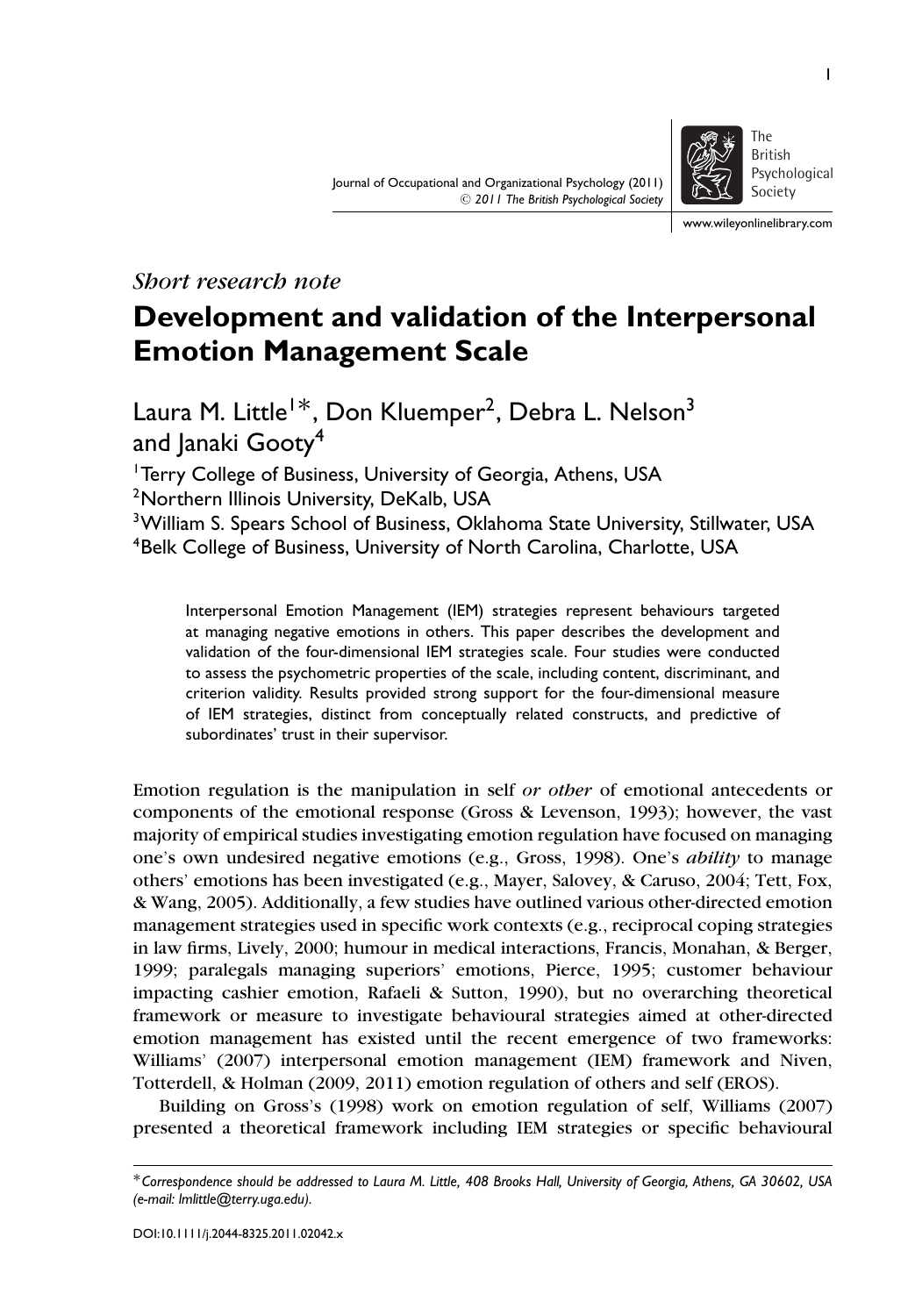strategies used to manage the negative emotions of others. Based on the idea that individuals manage others' emotions at work with the same tactics used to manage their own undesired emotions (Francis, 1997; Lively, 2000; Thoits, 1996), Williams positioned four of Gross' (1998) strategies as behavioural strategies used to help manage perceived threats felt by others. These four strategies are (1) *situation modification* (SM: removing or altering a problem to reduce the emotional impact), (2) *attentional deployment* (AD: directing the target's attention to something more pleasant, (3) *cognitive change* (CC: reappraising a situation as more positive, and (4) *modulating the emotional response* (MER: suppressing emotional *responses*). These strategies are aimed at addressing others' negative emotions (or impending negative emotions) by reducing negative emotions as well as increasing positive emotions in others.

Building on intrinsic affect regulation (Parkinson & Totterdell, 1999) and extrinsic affect regulation (Niven *et al*., 2009), Niven, Totterdell, Stride, and Holman (2011) presented the EROS framework and measure which consists of two broad categories of behaviour (affect-improving and affect-worsening) used intrinsically (on oneself) and extrinsically (on a target). Extrinsic affect improving behaviours include spending time with targets, listening to targets' problems, and giving targets helpful advice. Extrinsic affect worsening behaviours include telling targets their shortcomings and acting annoyed towards them.

In this paper, we develop a measure based on the Williams' (2007) conceptualization to address key issues in the regulation of others' emotions. First, considerable empirical support exists for Gross' fine-grained framework and speaks to the importance of assessing the relative effectiveness of specific strategies (Diefendorff, Richard, & Yang, 2008; Gross & John, 2003). Second, whereas identifying emotion regulation as affect improving and affect worsening implies a single factor model of affect, empirical evidence suggests separate positive and negative factors (Watson & Clark, 1992). Finally, because positive and negative emotions are produced by different neurological processes (Damasio, 1995), different strategies are likely to exist for managing positive, neutral, and negative emotions. For example, an agent may want to 'improve' the affect of angry targets and neutral targets; however, the strategies used would likely vary. Listening to targets' problems and giving advice, for example, don't seem to apply to the latter. Because a more fine-grained approach that specifies the type of emotions being managed could provide a great deal of insight into the most appropriate ways to manage others' emotions, we utilize the Williams' (2007) conceptualization.

Moreover, we recognize the importance of managing negative emotions specifically. Negative emotions occur more frequently and last longer than positive emotions in workplace settings (Dasborough, 2006). Negative emotions are related to negative consequences in the individual experiencing them (Brief & Weiss, 2002); they also lead to distress, absenteeism, and turnover in others (Frost, 2003). Effective management of others' negative emotions in the workplace may be essential in contexts such as customer/client relationships, organizational change, performance feedback, teamwork, and leader–follower relationships.

As shown in Table 1, IEM strategies are specific and distinct from one another, and yet are classified as either antecedent- or response-focused strategies. The antecedentfocused strategies, SM, AD, and CC, involve changing emotions by impacting the cause while the response-focused strategy, MER, involves suppression (Williams, 2007). In IEM, MER manifests as suppression because it, by definition, is impacted by others. Biological modulations (e.g., exercise), are not typically relevant in this other-directed context.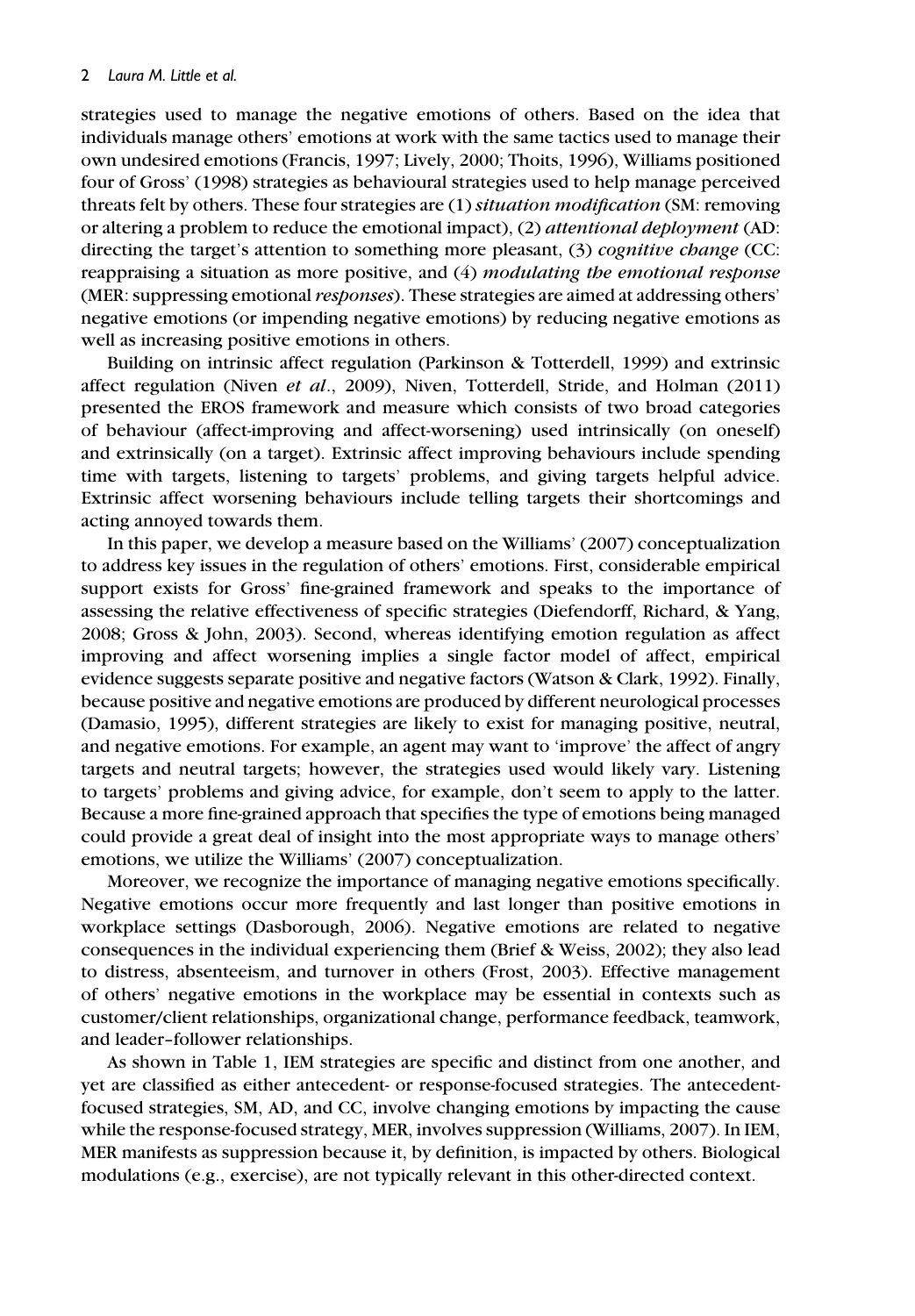| Strategy                             | Definition                                                                                                                                                                                                                                                | Example                                                                                                                                                                                                                                                                                                           |
|--------------------------------------|-----------------------------------------------------------------------------------------------------------------------------------------------------------------------------------------------------------------------------------------------------------|-------------------------------------------------------------------------------------------------------------------------------------------------------------------------------------------------------------------------------------------------------------------------------------------------------------------|
| Situation modification               | Modifying or changing the situation<br>by removing some or all of the<br>emotion provoking elements<br>(Gross, 1998).                                                                                                                                     | A vice president of a large financial<br>institution dealing with anger and<br>frustration felt by clerical<br>workers worked behind the<br>scenes to secure a transfer of<br>one of the clerical workers<br>reporting to a difficult individual<br>(Frost & Robinson, 1999).                                     |
| Attentional<br>deployment            | Selecting which aspects of the<br>situation to focus on by<br>distracting attention away from<br>the elements of a situation that<br>are harmful to goals, concerns, or<br>well-being, or by moving away<br>from the situation entirely<br>(Gross, 1998). | An agent may use humour (acting<br>silly, to make the target laugh) or<br>other means (offering to buy the<br>target a drink) as ways of<br>distracting targets to improve<br>their emotions (Niven et al.,<br>2009).                                                                                             |
| Cognitive change                     | Selecting which of many possible<br>meanings will be attached to the<br>situation, reappraising or<br>reinterpreting the situation as<br>having less potential for harm to<br>goals, concerns, and well-being<br>(Gross, 1998).                           | A supervisor who plays the front<br>man for an abusive CEO. When<br>subordinates get angry with a<br>CEO and vent to this supervisor,<br>he points out that the CEO<br>wants what was best for the<br>organization, reappraising the<br>CEO's demands and intimidation<br>techniques (Frost & Robinson,<br>1999). |
| Modulating the<br>emotional response | Suppressing emotional responses by<br>directly influencing physiological,<br>experiential, or behavioural<br>responding (Gross, 1998).                                                                                                                    | To calm down an employee when<br>upset, a supervisor may say<br>something like 'relax' or 'it's not<br>that big of a deal' or 'calm down'.                                                                                                                                                                        |

**Table 1.** IEM strategies, definitions, and examples

Although Gross (1998) and others conceptualize emotion regulation exclusively as a general tendency or style, we position IEM strategies similar to other organizationally relevant constructs (e.g., regulatory focus, Johnson, Shull, & Wallace, 2011) that can be measured at different levels such as event-specific, person-specific, and general style. In developing this scale, we investigate IEM as a general tendency because according to a study assessing the consistency of strategies across multiple events using behavioural ratings (average ICC = .50, Little, Kluemper, Nelson, & Ward, 2010), IEM strategies are somewhat stable within agents.

#### *Study hypotheses*

Trust has been positioned as a primary outcome of IEM strategies (Williams, 2007). Subordinates' trust in their supervisor, defined as willingness to make themselves vulnerable to their supervisor (Mayer, Davis, & Schoorman, 1995), is particularly important in the workplace because it affects a variety of outcomes including performance (Dirks & Ferrin, 2001). To assess criterion validity of the IEM strategies scale, we investigate the impact of supervisors' use of IEM strategies on their subordinates' trust. Supervisors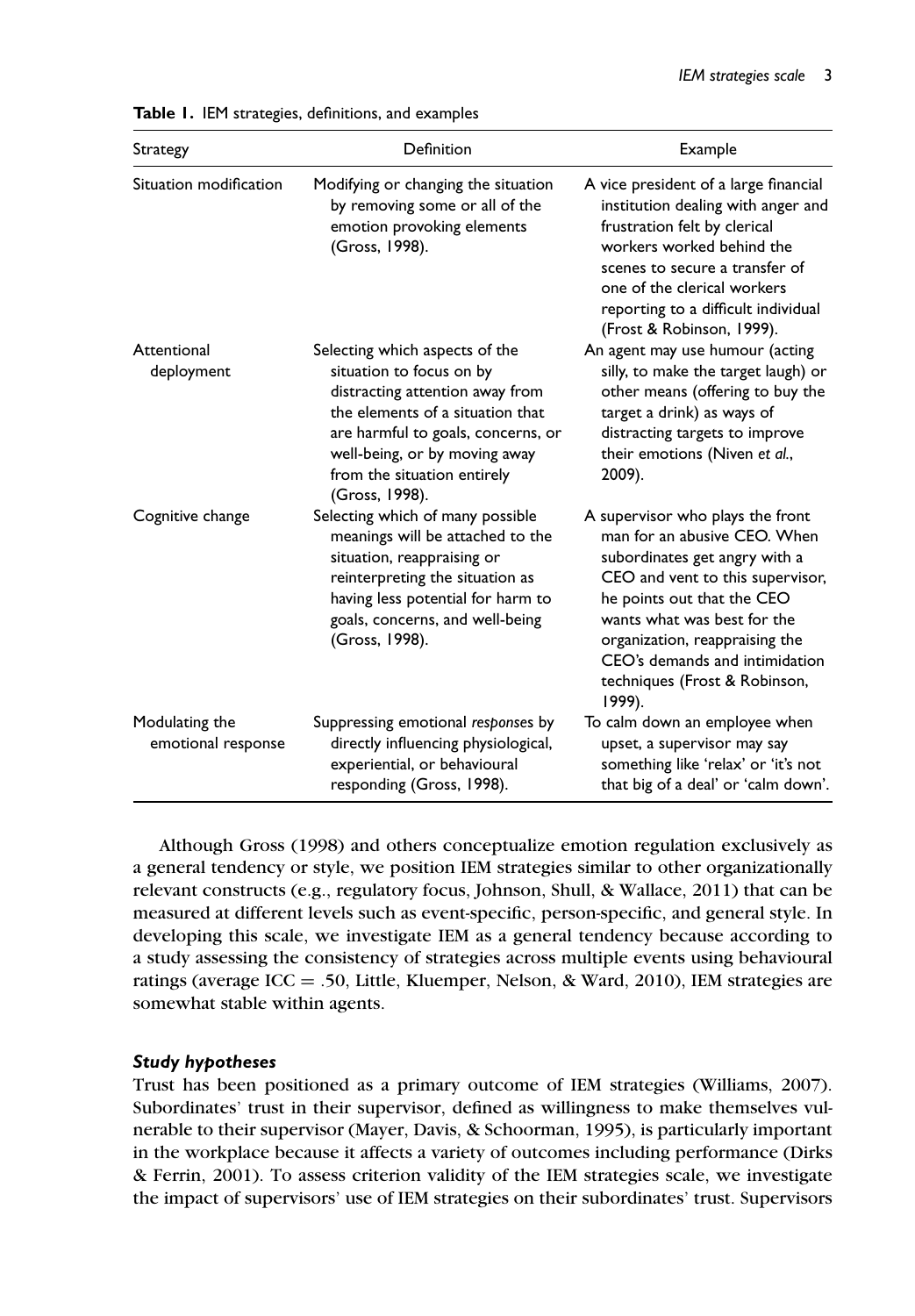#### 4 *Laura M. Little et al.*

who reduce subordinates' negative emotions will increase positive cognitive appraisals and engender perceptions that their behaviour is goal-conducive to the subordinate. In particular, supervisor behaviours aimed at changing subordinate emotions (i.e., antecedent-focused strategies) signal to subordinates that the supervisor cares about the subordinates' well-being and the stressors in their workplace (House, 1981; Lively, 2000). These behaviours will increase subordinate trust in their supervisor.

*Hypotheses 1–3*: SM (1), AD (2), and CC (3) will positively relate to subordinates' trust in their supervisor.

Because MER involves behaviours aimed at suppressing subordinate's emotions, we do not anticipate the advantages outlined above. Instead, subordinates will interpret the use of MER as lack of concern for their well-being. Studies have shown that students whose parents discouraged the expression of emotion when they were feeling sad, angry, or fearful had higher rates of psychological distress (Garside & Klimes-Dougan, 2002). Distress and negative emotions produced by the use of MER will result in less subordinate trust in the supervisor.

*Hypothesis 4:* MER will negatively relate to subordinates' trust in their supervisor.

In the sections that follow, we present three studies that adhere to established scale development procedures and support the content and discriminant validity of IEM strategies. Next, we describe a fourth study in which we tested our hypotheses using supervisor and subordinate dyads.

# **STUDY 1: CONTENT VALIDITY**

To represent the four proposed IEM strategies, we developed 32 scale items using theoretical definitions and assessments of related measures (e.g., self-regulation). Content validity was assessed using Hinkin and Tracey's (1999) analysis of variance technique. This technique eliminates subjective judgment for item retention and allows for small samples, providing more conservative means of distinguishing practical significance from statistical significance (Runkel & McGrath, 1972).

### **Method**

Fifty-two undergraduate honours business students (28 males) at a Southeastern US university indicated the extent to which items represented construct definitions. We chose this particular sample because college students are thought to have sufficient intellectual ability to rate the correspondence between items and definitions of theoretical constructs and they typically lack pertinent biases (Hinkin & Tracey, 1999).

### **Results**

Duncan's multiple range tests were used to detect significant differences between the items and the four construct definitions at the  $p < .001$  level. The content validity analysis suggested the removal of six items from the scale, resulting in 26 items for further analyses.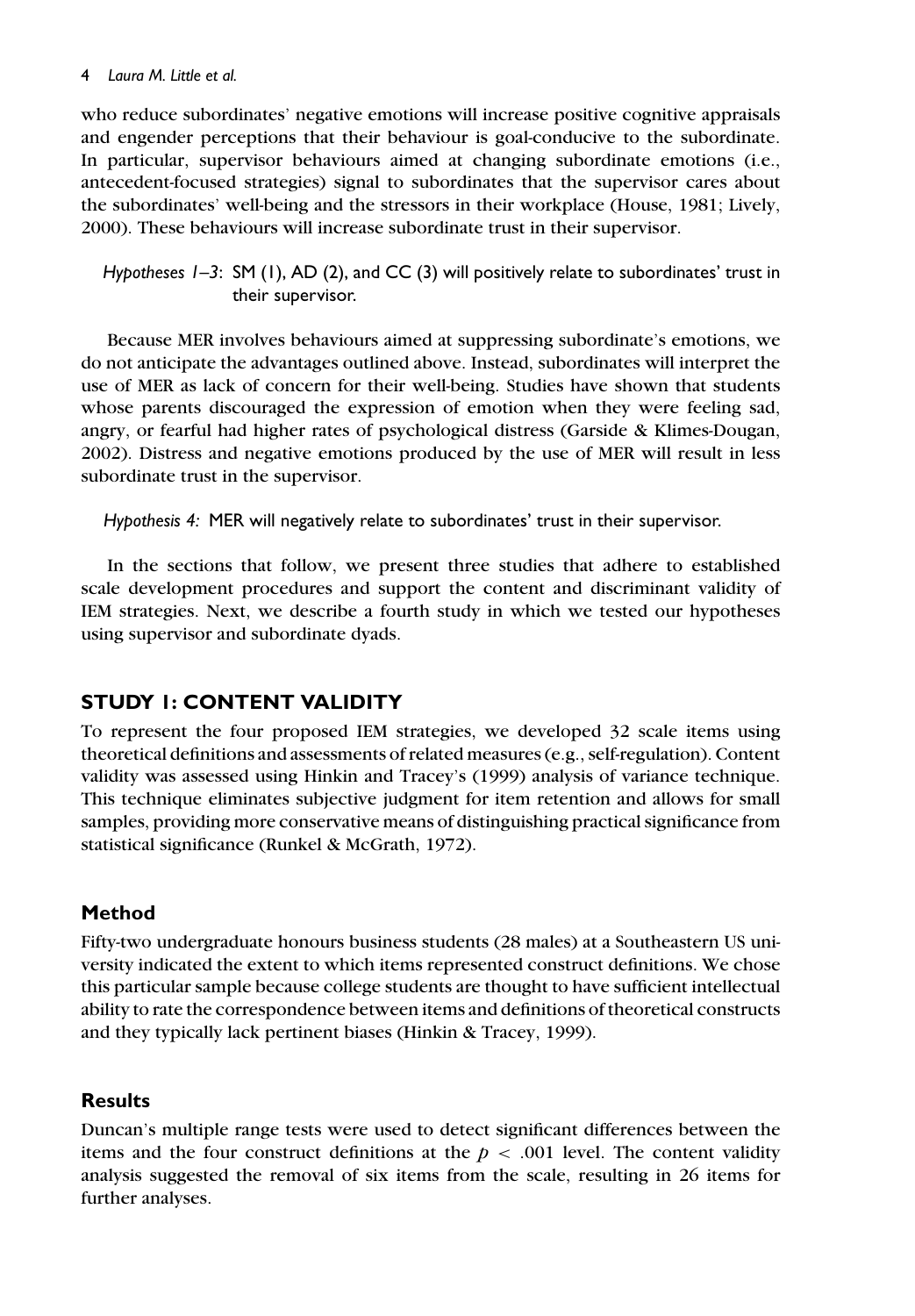# **STUDY 2: CONFIRMATORY FACTOR ANALYSIS**

# **Method**

The 26 items remaining after the content validity study were administered to 290 business students at a different US university in the South. The participants, 140 of which were female, averaged 21.6 years of age and worked, on average, 24 hr per week. Participants were asked to respond to scale items on a 7-point Likert scale.

### **Results**

The results of the confirmatory factor analysis (CFA) supported the overall factor structure; however, we removed four items with significant cross-loadings leaving 22 items (five for AD and CC; six for SM and MER). For SM and MER, we selected five high-loading items, resulting in a 20-item scale with acceptable fit (Marsh, Hua, & Wen, 2004;  $\chi^2 = 372$ ,  $df = 164$ , CFI = .91, RMSEA = .06, SRMR = .06) shown with factor loadings from studies 2–4 in Table 2.

# **STUDY 3: DISCRIMANT VALIDITY**

We also assessed discriminant validity to distinguish the IEM strategies scale from the six closely related constructs: perspective taking, empathic concern, emotion regulation of self reappraisal and suppression, and self-reported and ability-based emotional intelligence. Below, we present the related constructs and explain their inclusion in this study by outlining the conceptual reasons that they are similar, yet distinct as well as their expected relationship with the IEM strategies.

### *Perspective taking and empathic concern*

Perspective taking is an intrapsychic process of imagining another's thoughts, motives, or feelings from that person's point of view and empathic concern is emotional reactivity to others' points of view (Davis, 1996; Mead, 1934). These mechanisms allow individuals to have forethought, understand the meaning a situation has for another, and feel for others (Mead, 1934). Williams (2007) theorizes that being able to understand the meaning a situation has for another should increase the use of antecedent-focused strategies. This understanding should also reduce the use of response-focused strategies. However, these constructs should still be distinct as they reside in a different domain than IEM strategies (intrapsychic vs. behavioural).

### *Emotion regulation of self*

As mentioned above, IEM strategies were derived from emotion regulation of self strategies (Gross, 1998) because it is thought that individuals manage others' emotions at work using the same tactics that they use to manage their own emotions (Francis, 1997; Lively, 2000; Thoits, 1996; Williams, 2007). Thus, the antecedent-focused strategy of reappraisal should be positively related to antecedent-focused IEM strategies (SM, AD, CC) while the response-focused strategy (suppression) should be positively related to the response-focused IEM strategy (MER); however, these strategies should also be distinct given the different referent (self vs. other).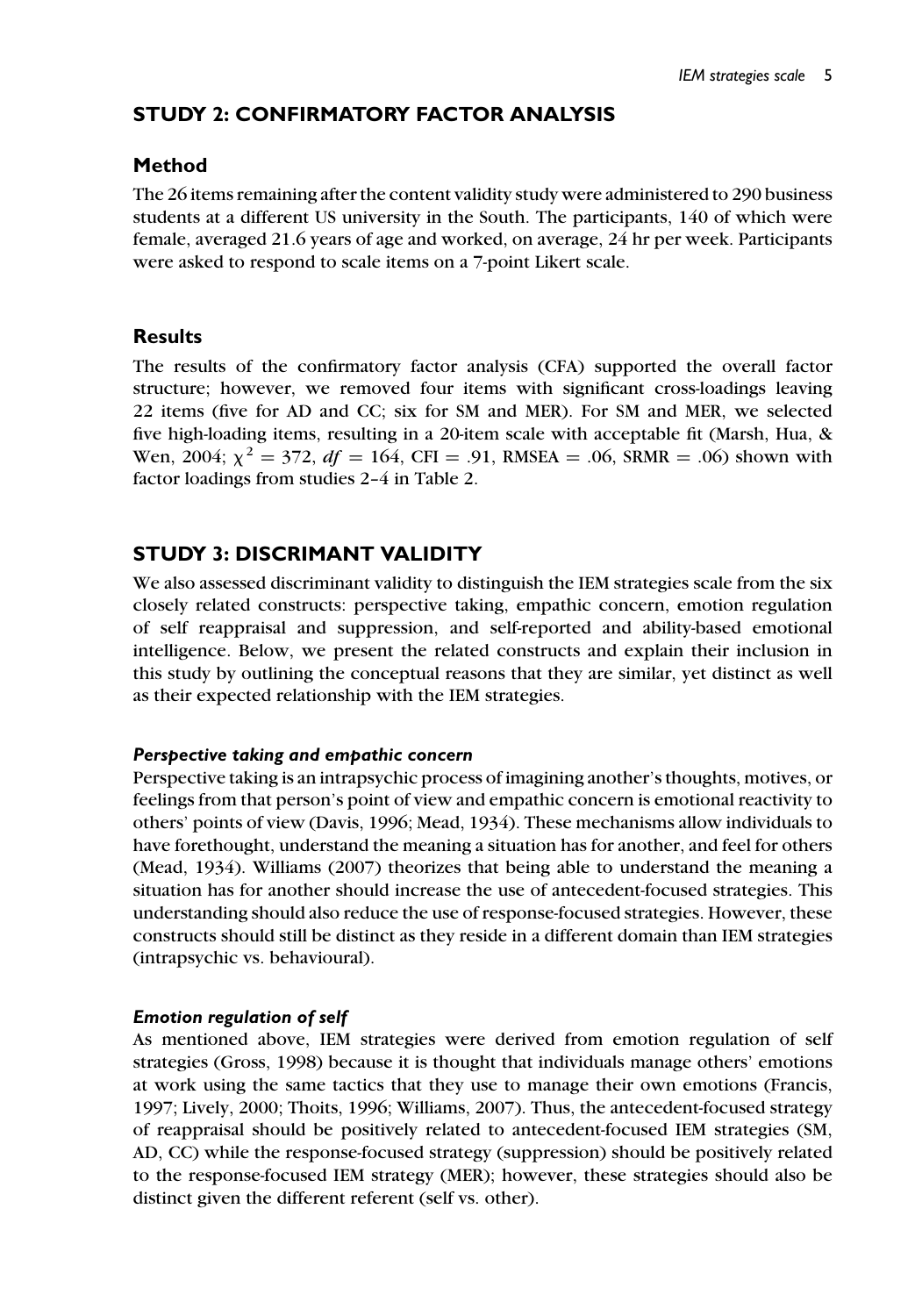### 6 *Laura M. Little et al.*

**Table 2.** IEM strategies scale and factor loadings from studies 2–4

|                                                                                                                                                               |     | Study 2 |     |    |     | Study 3 |     |    |     | Study 4        |     |    |
|---------------------------------------------------------------------------------------------------------------------------------------------------------------|-----|---------|-----|----|-----|---------|-----|----|-----|----------------|-----|----|
|                                                                                                                                                               | FΙ  | F2      | F3  | F4 | FI. | F2      | F3  | F4 | FΙ  | F <sub>2</sub> | F3  | F4 |
| Situation modification                                                                                                                                        |     |         |     |    |     |         |     |    |     |                |     |    |
| I modify the elements of the<br>situation that are having an<br>undesired impact on others.                                                                   | .70 |         |     |    | .6۱ |         |     |    | .59 |                |     |    |
| I work out plans to remove<br>the negative aspects of<br>situations.                                                                                          | .52 |         |     |    | .47 |         |     |    | .82 |                |     |    |
| I remove the negative aspects<br>of the situation that are<br>negatively impacting others.                                                                    | .53 |         |     |    | .66 |         |     |    | .84 |                |     |    |
| I change the situation to alter<br>its emotional impact.                                                                                                      | .90 |         |     |    | .77 |         |     |    | .79 |                |     |    |
| I take actions to get rid of the<br>problems others are having.                                                                                               | .75 |         |     |    | .67 |         |     |    | .69 |                |     |    |
| Attentional deployment                                                                                                                                        |     |         |     |    |     |         |     |    |     |                |     |    |
| When a situation is disturbing<br>others. I focus their<br>attention away from the<br>troubling aspect of the<br>problem.                                     |     | .67     |     |    |     | .64     |     |    |     | .82            |     |    |
| I refocus the conversation<br>towards aspects of the<br>situation that others should<br>find more appealing.                                                  |     | .70     |     |    |     | .60     |     |    |     | .76            |     |    |
| I distract others' attention<br>from the aspect of the<br>problem causing their<br>undesired emotions.                                                        |     | 7١.     |     |    |     | .70     |     |    |     | .66            |     |    |
| When a situation is unpleasant<br>to others, I refocus them by<br>discussing positive issues.                                                                 |     | .64     |     |    |     | .66     |     |    |     | .78            |     |    |
| When I think a situation will<br>cause an undesirable<br>emotion in others, I distract<br>them from focusing on the<br>negative aspects of that<br>situation. |     | .70     |     |    |     | .80     |     |    |     | .70            |     |    |
| Cognitive change                                                                                                                                              |     |         |     |    |     |         |     |    |     |                |     |    |
| When I want others to feel<br>more positive emotions<br>(such as joy or amusement),<br>I put their problems into<br>perspective.                              |     |         | .60 |    |     |         | .80 |    |     |                | .50 |    |
| I try to influence the emotions<br>of others by changing how<br>they think about the<br>situation they are in.                                                |     |         | .77 |    |     |         | .55 |    |     |                | .59 |    |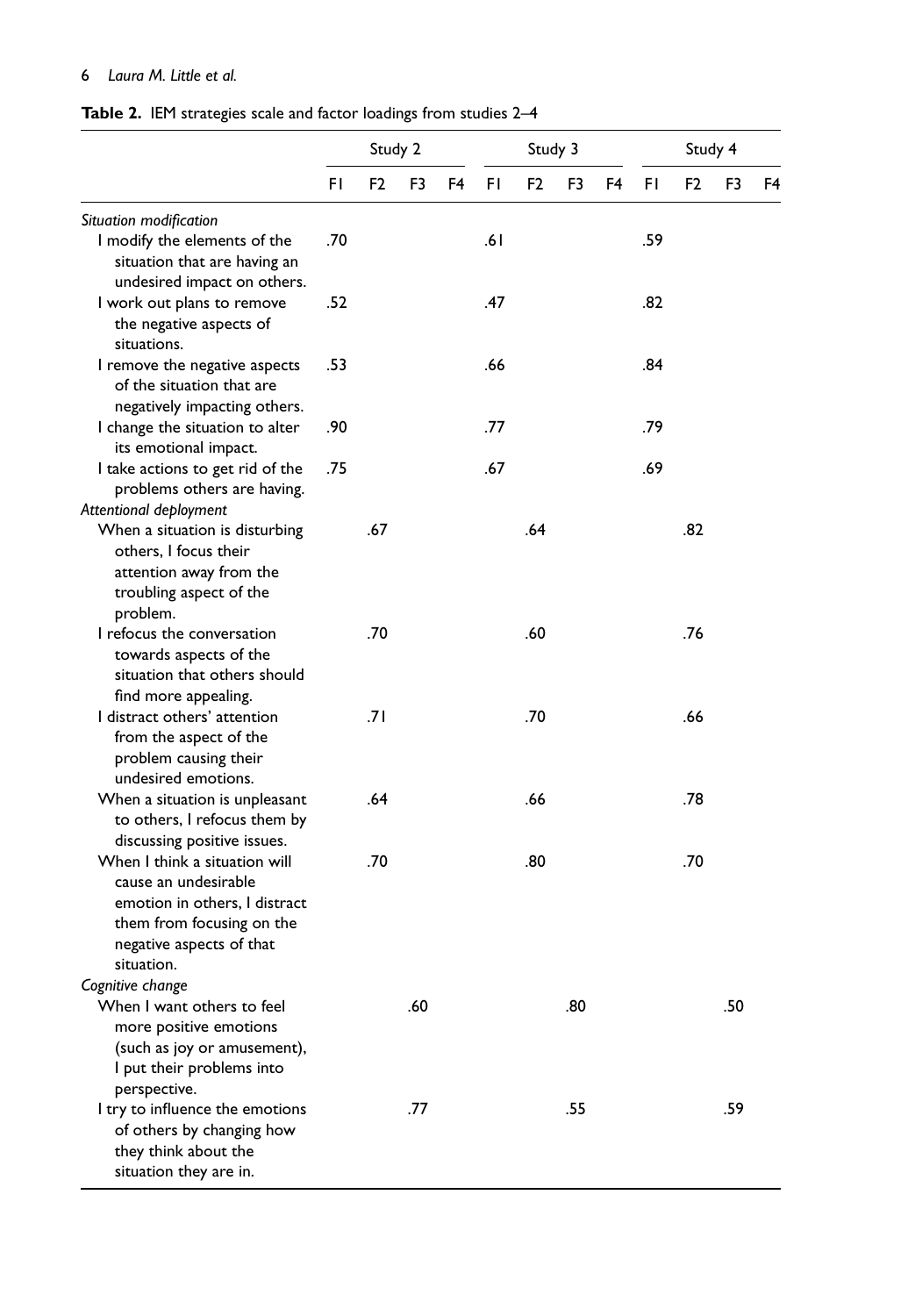|                                                                                                                                                       |    |                | Study 2        |                |     |                | Study 3        |                |     |                | Study 4        |                |
|-------------------------------------------------------------------------------------------------------------------------------------------------------|----|----------------|----------------|----------------|-----|----------------|----------------|----------------|-----|----------------|----------------|----------------|
|                                                                                                                                                       | F١ | F <sub>2</sub> | F <sub>3</sub> | F <sub>4</sub> | FI. | F <sub>2</sub> | F <sub>3</sub> | F <sub>4</sub> | FI. | F <sub>2</sub> | F <sub>3</sub> | F <sub>4</sub> |
| When I want others to feel<br>less negative emotion (such<br>as sadness or anger), I<br>change the meaning they<br>are attaching to a situation.      |    |                | .78            |                |     |                | .65            |                |     |                | .93            |                |
| When I want others to feel<br>more positive emotion<br>(such as joy or amusement),<br>I change the meaning they<br>are attaching to the<br>situation. |    |                | .73            |                |     |                | .68            |                |     |                | .92            |                |
| When I want others to feel<br>less negative emotion (such<br>as sadness or anger), I put<br>their problems into<br>perspective.                       |    |                | .32            |                |     |                | .75            |                |     |                | .63            |                |
| Modifying the emotional response                                                                                                                      |    |                |                |                |     |                |                |                |     |                |                |                |
| When others are experiencing<br>undesirable emotions, I tell<br>them not to express them.                                                             |    |                |                | .64            |     |                |                | .65            |     |                |                | .90            |
| I encourage others to keep<br>their emotions to<br>themselves.                                                                                        |    |                |                | .37            |     |                |                | .31            |     |                |                | .96            |
| When others with whom I am<br>interacting are 'venting'<br>about a problem, I get them<br>to stop.                                                    |    |                |                | .36            |     |                |                | .50            |     |                |                | .82            |
| When others are experiencing<br>undesirable emotions, I<br>suggest strategies for them<br>to suppress these emotions.                                 |    |                |                | .79            |     |                |                | .83            |     |                |                | .64            |
| I encourage others not to<br>express their emotions.                                                                                                  |    |                |                | .43            |     |                |                | .44            |     |                |                | .93            |

#### **Table 2.** (*Continued*)

*Note*. Study 2 *N* = 379; Study 3 *N* = 196; Study 4 *N* = 118.

INSTRUCTIONS: This survey addresses your behaviour directed at others. Specifically, we are interested in your behaviour when you think a situation may cause another individual to feel a negative emotion or when another is experiencing negative emotions. During these types of situations, how do YOU behave towards others at work? Please indicate the degree of agreement or disagreement with the following statements using the scale provided. (Respondents were asked to indicate their agreement from 1 'strongly disagree' to 7 indicating 'strongly agree'.)

#### *Emotional intelligence*

Emotional intelligence (EI) is defined as a broad ability to perceive, facilitate, understand, and manage self and others' emotions (Mayer *et al*., 2004). EI represents one's resources or one's innate ability (Mayer, Salovey, Caruso, & Sitarenios, 2001). IEM strategies consist of specific behavioural strategies aimed at managing others' undesired, negative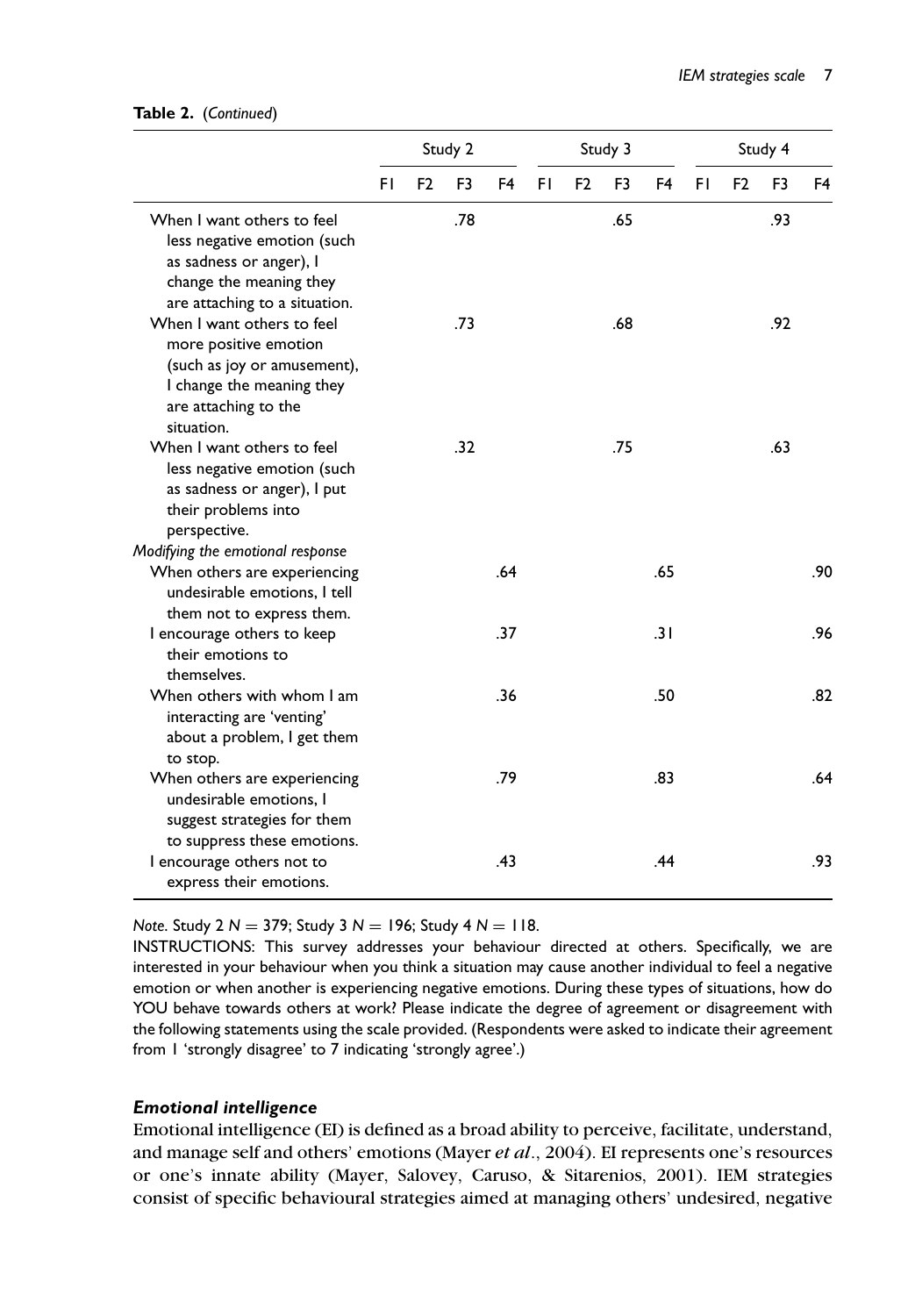emotions. Like perspective taking and empathic concern, EI should be positively related to the antecedent-focused strategies and negatively related to the response-focused strategy. However, IEM strategies are differentiated from EI in the same way that emotion regulation of self is differentiated from EI: there is a clear distinction between construct domains (ability vs. behaviour).

# **Method**

Participants were 196 job incumbents who attended classes at a Southern US university. The participants, of which 93 were female, averaged 21.9 years of age, were currently employed in a diverse sample of organizations, and worked a minimum of 20 hr per week ( $M = 27$  hr, range 20-60).

Empathy was measured with the empathic concern and perspective taking sub-scales from Davis's (1980) Interpersonal Reactivity Index. Empathic concern consists of seven items including 'I often have tender, concerned feelings for people less fortunate than me'. Perspective taking consists of seven items including 'I try to look at everybody's side of a disagreement before I make a decision'. Emotion regulation of self (reappraisal and suppression) was measured using Gross and John's (2003) scale. Reappraisal consists of six items including 'I control my emotions by changing the way I think about the situation I'm in'. Suppression consists of four items including 'I keep my emotions to myself'.

Ability-based emotional intelligence was assessed with the 30-item Situational Test of Emotion Management (STEM) developed by MacCann and Roberts (2008). A sample item reads: 'Lee's workmate fails to deliver an important piece of information on time causing Lee to fall behind schedule also. What action would be the most effective for Lee?' The four behavioural alternatives offered with the question are: '(a) Work harder to compensate  $(0)$ '; '(b) Get angry with the workmate  $(0)$ '; '(c) Explain the urgency of the situation to the workmate  $(1)$ '; and  $'(d)$  Never rely on that workmate again  $(0)$ '. The numbers in the parentheses represent the proportion of experts who selected the option.

Self-reported emotional intelligence was measured using Brackett, Rivers, Shiffman, Lerner, and Salovey's (2006) 19-item scale. It assesses the following facets of EI: perceiving emotions in self and others, using emotions to facilitate thought, understanding emotions, and managing emotions in self and others. Participants responded to questions such as 'By looking at people's facial expressions, I recognize the emotions they are experiencing'.

# **Results**

CFA results for the four IEM strategies demonstrated acceptable fit with satisfactory composite reliabilities and average variance extracted estimates (Fornell & Larker, 1981). A series of chi-square differences tests were conducted including the IEM strategies and each related construct. Each successive model (including the IEM strategies and one other construct, shown in Table 3) demonstrated good fit and discriminant validity from the related constructs. Chi-square difference tests investigating four factor models in which each related construct was loaded on each IEM strategy were supportive of the discriminant validity of the IEM strategies scale.<sup>1</sup> Factor loadings can be found in Table 2 and descriptive statistics and bivariate correlations can be found in Table 4.

<sup>1</sup> *The specific results of the chi square difference tests are available from the first author upon request.*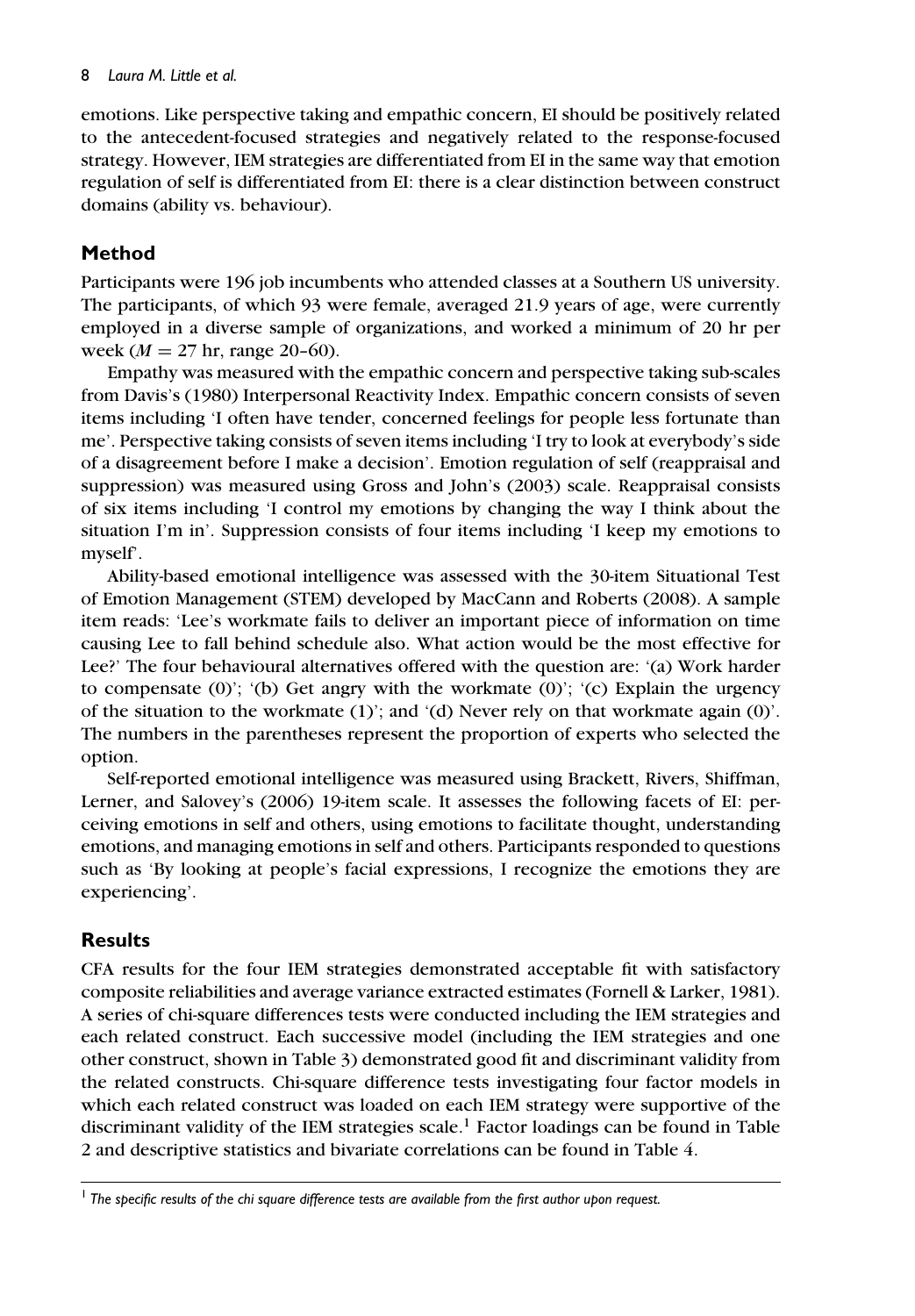| Model                                                | $\chi^2$ | df     | <b>CFI</b> | <b>RMSEA</b> | <b>SRMR</b> |
|------------------------------------------------------|----------|--------|------------|--------------|-------------|
| 4 IEM factors                                        | $306*$   | 164    | .92        | .067         | .069        |
| 5 factor $-$ 4 IEMs $+$ perspective taking           | $535*$   | 314    | .92        | .060         | .071        |
| 5 factor $-4$ IEMs $+$ empathic concern              | 500*     | 314    | .92        | .055         | .069        |
| 5 factor $-4$ IEMs $+$ ERQ reappraisal               | $507*$   | 289    | 9۱.        | .062         | .073        |
| 5 factor $-4$ IEMs $+$ ERQ suppression               | 447*     | 242    | 9۱.        | .066         | .075        |
| 5 factor $-4$ IEMs $+$ El ability                    | $1.557*$ | I, 165 | .92        | .042         | .069        |
| 5 factor $-4$ IEMs $+$ El self-report-perceive       | $425*$   | 242    | .92        | .062         | .072        |
| 5 factor $-4$ IEMs $+$ El self-report-use in thought | 406*     | 220    | 9۱.        | .066         | .070        |
| 5 factor $-4$ IEMs $+$ El self-report-understand     | 450*     | 242    | .90        | .066         | .069        |
| 5 factor $-4$ IEMs $+$ El self-report-management     | $592*$   | 335    | 9۱.        | .063         | .074        |

**Table 3.** CFA results for discriminant validity study (Study 3)

*Note.* \*p < .001. *N* = 196; RMSEA, Root mean square error of approximation; SRMR, standardized root-mean-squared residual; CFI, comparative fit index.

As expected, perspective taking, empathic concern, reappraisal and both measures of EI were positively correlated with the antecedent-focused strategies (SM, AD, and CC) and negatively correlated with MER. Suppression was significantly and positively correlated with MER and negatively correlated with SM and AD.

### **STUDY 4: CRITERION VALIDITY**

#### **Method**

In order to investigate the criterion validity of the IEM strategies scale, we collected data from supervisor/subordinate dyads  $(N = 118)$  who were recruited by students at a Northeastern US university using the targeted sampling technique (Watters & Biernacki, 1989). The supervisory participants, 42 of whom were female, averaged 42.68 years of age. The subordinates, 62 of whom were female, averaged 34.10 years old and had an average tenure with the organization of 6.29 years, tenure with the supervisor of 3.86 years, and were employed in a diverse sample of jobs (41% sales, service or maintenance, 13% clerical, 16% technical, 26% administrative, and 22% other). Supervisors completed the IEM strategies scale directed towards their subordinate and subordinates indicated their trust in their supervisor using Mayer and Gavin's (2005) 10-item trust scale.

#### **Results**

To, again, confirm the factor structure of the IEM strategies scale, we conducted a CFA. Results supported four dimensions ( $\chi^2 = 346$ ,  $df = 164$ , CFI = .92, RMSEA = .08, SRMR = .09). Significant decrements in model fit were observed with all combinations of combined factors. Factor loading can be found in Table 2 and descriptive statistics can be found in Table 5. Results of a regression analysis (see Table 6) supported hypotheses 1, 3, and 4 in that SM ( $\beta = .19$ ,  $p < .05$ ) and CC ( $\beta = .22$ ,  $p < .05$ ) positively impacted trust in one's supervisor while MER ( $\beta = -.21$ ,  $p < .05$ ) negatively impacted trust in one's supervisor. Hypothesis 2 was not supported in that AD did not impact trust in one's supervisor ( $\beta = -.05$ , *ns*).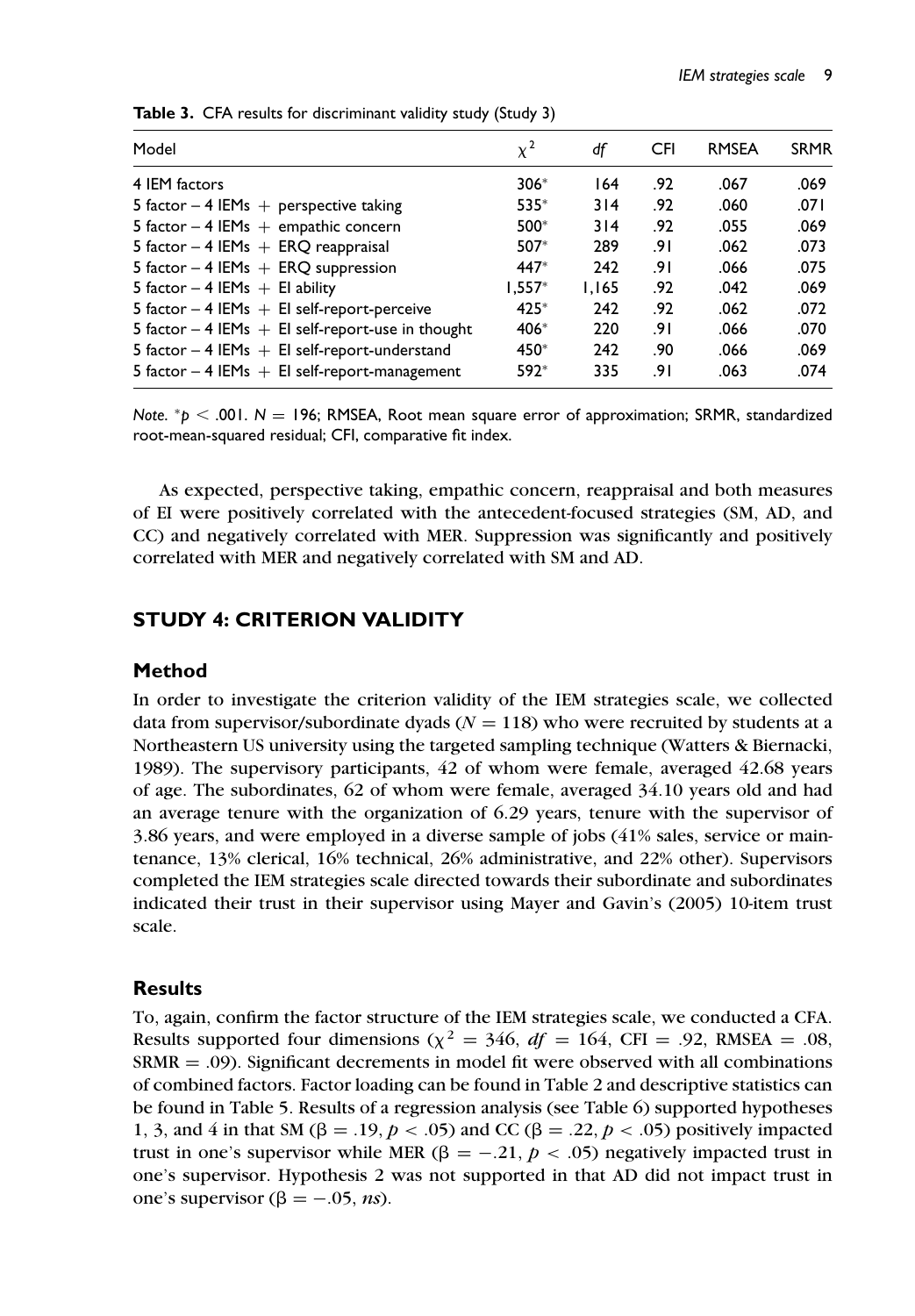| Variable                                                              | ξ | S         |                                                                                                                                                                                                                                                             |  |                                                                                                                                  |                                 | ۰                |                                                         | ∞               | ᡡ               | $\overline{a}$ |
|-----------------------------------------------------------------------|---|-----------|-------------------------------------------------------------------------------------------------------------------------------------------------------------------------------------------------------------------------------------------------------------|--|----------------------------------------------------------------------------------------------------------------------------------|---------------------------------|------------------|---------------------------------------------------------|-----------------|-----------------|----------------|
| Situation modification                                                |   | č         |                                                                                                                                                                                                                                                             |  |                                                                                                                                  |                                 |                  |                                                         |                 |                 |                |
| Attentional deployment                                                |   |           | $\frac{1}{2}$ $\frac{1}{2}$ $\frac{1}{2}$ $\frac{1}{2}$ $\frac{1}{2}$ $\frac{1}{2}$ $\frac{1}{2}$ $\frac{1}{2}$ $\frac{1}{2}$ $\frac{1}{2}$ $\frac{1}{2}$ $\frac{1}{2}$ $\frac{1}{2}$ $\frac{1}{2}$ $\frac{1}{2}$ $\frac{1}{2}$ $\frac{1}{2}$ $\frac{1}{2}$ |  |                                                                                                                                  |                                 |                  |                                                         |                 |                 |                |
| Cognitive change                                                      |   |           |                                                                                                                                                                                                                                                             |  |                                                                                                                                  |                                 |                  |                                                         |                 |                 |                |
| onse<br>Modulating the emotional resp                                 |   |           |                                                                                                                                                                                                                                                             |  |                                                                                                                                  |                                 |                  |                                                         |                 |                 |                |
| Perspective taking                                                    |   | 556955548 |                                                                                                                                                                                                                                                             |  | ڰ<br>ڋ؉ٙۑ<br>ۮ؊ڋ؊؞<br>ۮڋ؊ڋ                                                                                                       |                                 |                  |                                                         |                 |                 |                |
| Empathic concern                                                      |   |           |                                                                                                                                                                                                                                                             |  |                                                                                                                                  |                                 |                  |                                                         |                 |                 |                |
| ERQ Reap                                                              |   |           |                                                                                                                                                                                                                                                             |  |                                                                                                                                  |                                 |                  |                                                         |                 |                 |                |
| ERQ Supp                                                              |   |           |                                                                                                                                                                                                                                                             |  |                                                                                                                                  |                                 |                  |                                                         |                 |                 |                |
| El-Ability                                                            |   |           |                                                                                                                                                                                                                                                             |  |                                                                                                                                  | 9 پُو یو چه چه<br>9 په چه چه چه | ن نے پانے کے نام | $\frac{1}{2}$ $\frac{1}{2}$ $\frac{3}{4}$ $\frac{4}{4}$ | يا -<br>- ئان - |                 |                |
| El-Self-report                                                        |   |           |                                                                                                                                                                                                                                                             |  |                                                                                                                                  |                                 |                  |                                                         |                 | $\frac{36}{35}$ | (76)           |
|                                                                       |   |           |                                                                                                                                                                                                                                                             |  |                                                                                                                                  |                                 |                  |                                                         |                 |                 |                |
| Note. $N = 196$ , $*p < .05$ ; Coefficient alphas are in parentheses. |   |           |                                                                                                                                                                                                                                                             |  |                                                                                                                                  |                                 |                  |                                                         |                 |                 |                |
| ERQ Reap, emotion regulation of sel                                   |   |           |                                                                                                                                                                                                                                                             |  | If (reappraisal); ERQ Supp, emotion regulation of self (suppression); EI-Ability, Ability-based emotional intelligence; EI-Self- |                                 |                  |                                                         |                 |                 |                |

| !           |
|-------------|
|             |
| .<br>.      |
|             |
|             |
|             |
| 5<br>3<br>3 |
|             |
|             |
|             |
| l.<br>ļ     |

report, self-reported emotional intelligence. report, self-reported emotional intelligence.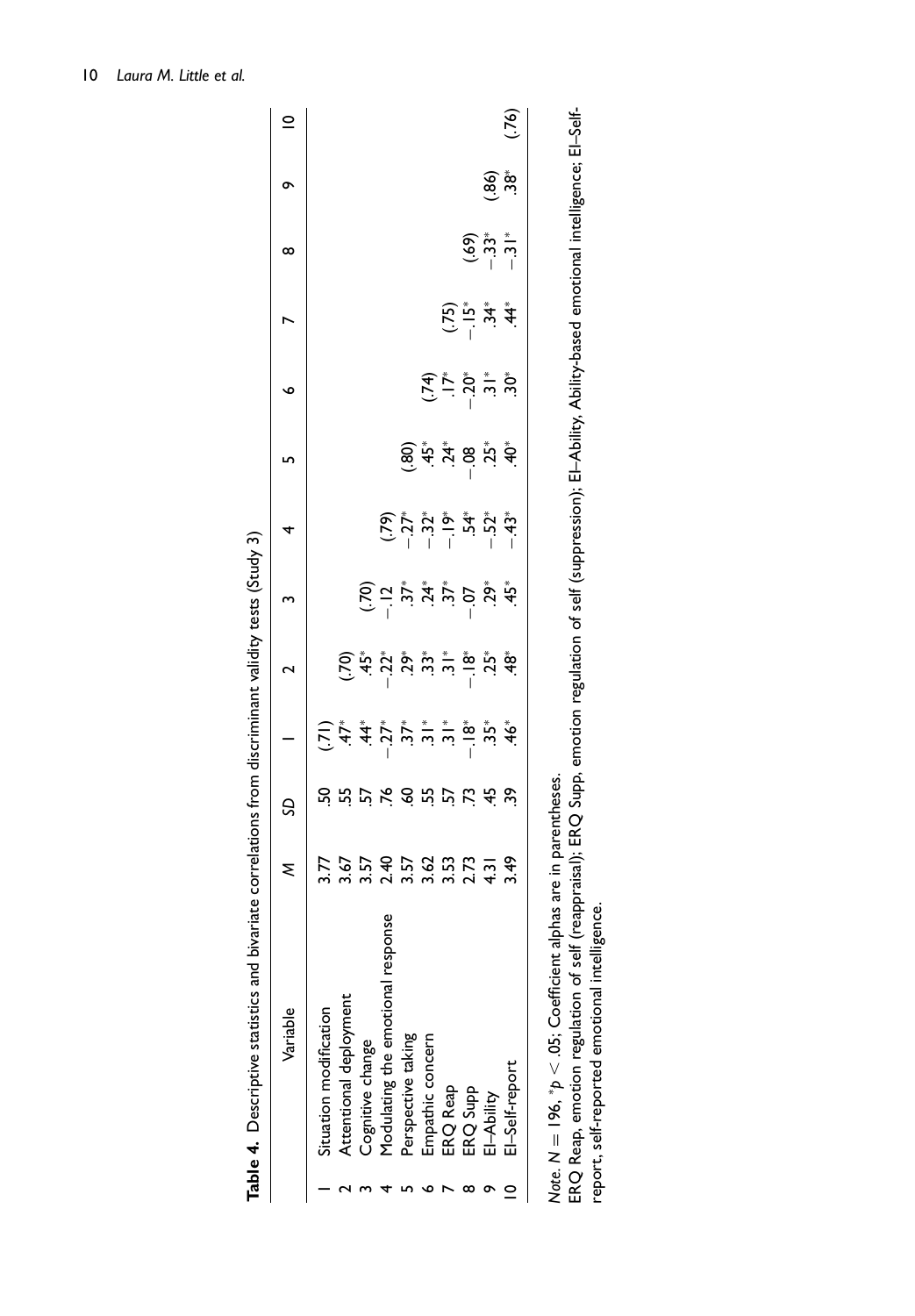|   | Variable                          | м    | SD   |        |        |        |         |  |
|---|-----------------------------------|------|------|--------|--------|--------|---------|--|
|   | Situation modification            | 5.05 | 1.07 | (.86)  |        |        |         |  |
|   | Attentional deployment            | 3.67 | 1.18 | $.34*$ | (.86)  |        |         |  |
| 3 | Cognitive change                  | 4.56 | 1.07 | $.24*$ | $.47*$ | (.84)  |         |  |
| 4 | Modulating the emotional response | 2.50 | 1.39 | .05    | $.31*$ | $-.12$ | (.92)   |  |
| 5 | Trust in one's supervisor         | 3.58 | .59  | $.22*$ | .05    | $.22*$ | $-.20*$ |  |

**Table 5.** Descriptive statistics and bivariate correlations from criterion validity tests (Study 4)

*Note.*  $N = 118$ ,  $p < .05$ ; Coefficient alphas are in parentheses.

**Table 6.** Regression of IEM strategies on Trust (Study 4)

|                                   |        | <b>Trust</b> |        |
|-----------------------------------|--------|--------------|--------|
|                                   | ß      | t-test       | $R^2$  |
| Situation modification            | 19.    | $2.16*$      |        |
| Cognitive change                  | .22    | $2.08*$      |        |
| Attentional deployment            | $-.05$ | $-.49$       |        |
| Modulating the emotional response | $-.21$ | $-2.23*$     |        |
|                                   |        |              | $13**$ |

*Note.*  $N = 118$ ;  ${}^*p < .05$ ,  ${}^{**}p < .01$ .

### **GENERAL DISCUSSION**

In this paper, we developed a 20-item IEM strategies scale for use in organizational research. Results indicated support for the psychometric properties of the measure. Results of discriminant validity tests provided support for its distinctiveness and an indication as to the nomological network of the IEM strategies. As expected, perspective taking, empathy, and emotional intelligence were positively related to SM, AD, and CC and negatively related to MER. This suggests that individuals who are adept at recognizing and managing emotions use the antecedent-focused strategies more often and suppression less often. The emotion regulation of self strategies (reappraisal, representing antecedent focus strategies, and suppression) correlated with like IEM strategies supporting the notion that individuals manage others' emotions with the same tactics used to manage their own undesired emotions.

The results of study 4 reveal that when supervisors alter the problem that is causing a negative emotional response (SM) or reappraise the problem causing the negative emotional response (CC), subordinates are more willing to make themselves vulnerable to them. Distracting the subordinate did not have the same impact, perhaps because AD does not provide enough cognitive information to alter one's perception of supervisory trust. If employees are unaware their supervisor is distracting them, this may be a successful strategy; however, if subordinates are aware, they may believe their feelings are not important to their supervisor. MER reduced the subordinate's trust in the supervisor. This strategy may send signals to subordinates that their supervisor does not care about their feelings, which reduces subordinates' willingness to trust the supervisor.

Study 4 also supported the use of IEM strategies in leader–follower relationships, but the IEM strategies scale could also be used to examine how employees manage coworkers', leaders', and customers' negative emotions at work. Others' negative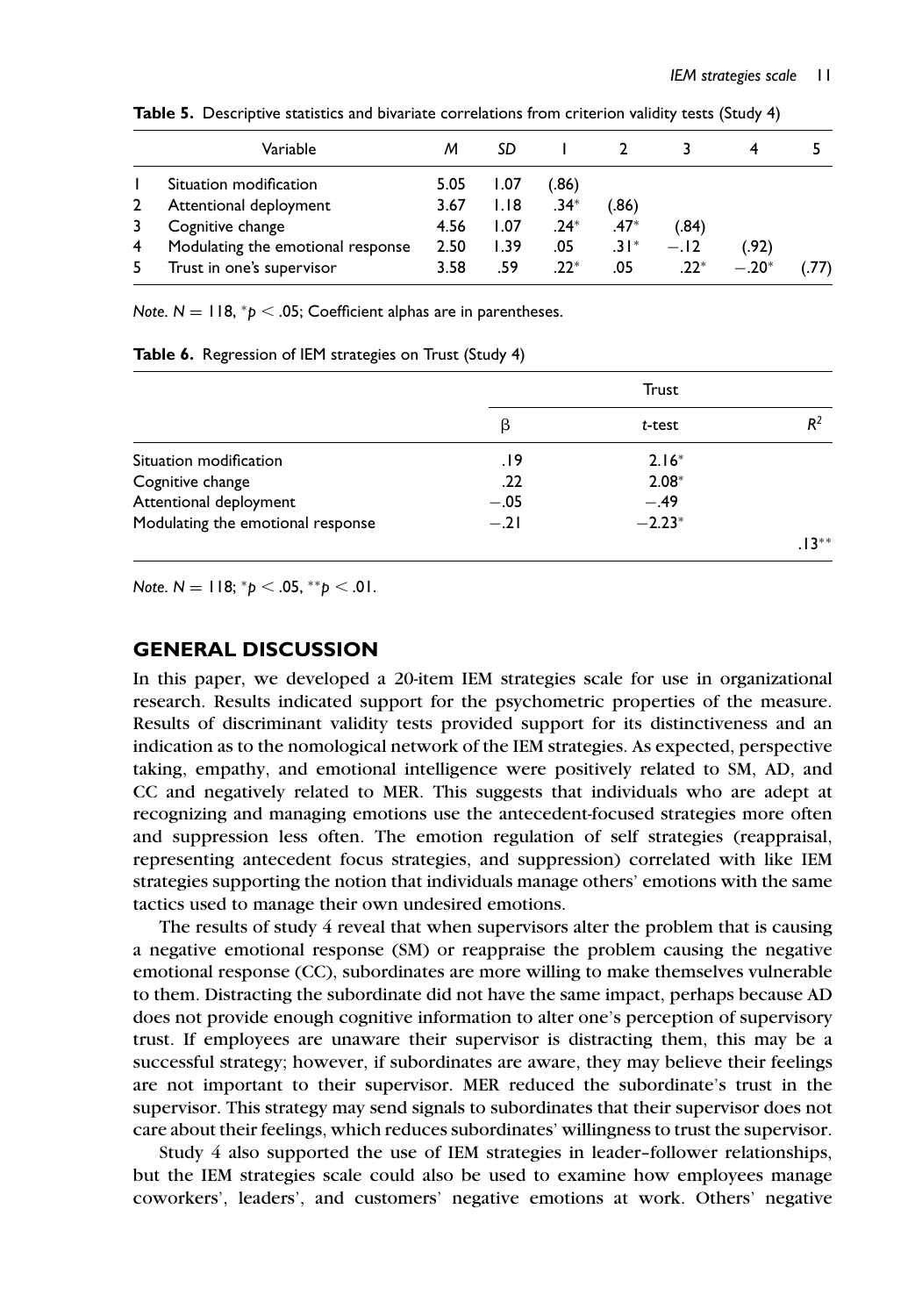emotions are related to many organizationally relevant outcomes, and understanding how employees can successfully manage these emotions should be studied further. The relationship between IEM strategies and EI should also be investigated further. Understanding how EI impacts outcomes through IEM strategies could help explain many unanswered questions. Research should examine how the deployment of the IEM strategies affects the agent. Do attempts at managing others' emotions draw upon the agent's energy resources? Or, on the other hand, does the perceived prosocial impact of IEM strategies decrease the likelihood of burnout (Grant & Sonnentag, 2010)?

IEM strategies, like emotion regulation of self strategies, are focused on the management of undesired negative emotions. Future studies could investigate the regulation of undesired positive emotions. Additionally, consistent with emotion regulation of self, the IEM strategies scale measures a general tendency; however, future research should test the viability of using a modified IEM strategies scale at the person-specific level as well as the event-specific level. Studying these strategies at the event level could result in more specific information as to how these behaviours impact targets' emotions and emotional reactions directly.

In conclusion, despite a clear acknowledgement in the literature regarding both self and other emotion regulation, the focus has been almost exclusively on the self. To help fill this gap, we developed a psychometrically sound and theoretically grounded measure of IEM strategies that differentially relates to related constructs and predicts organizationally relevant criteria. Future research should continue to investigate the utility and effectiveness of these four strategies.

#### **Acknowledgement**

We would like to thank Hettie Richardson, Robert Vandenberg, and Andrew Ward for helpful comments on drafts of this manuscript.

#### **References**

- Brackett, M., Rivers, S., Shiffman, S., Lerner, N., & Salovey, P. (2006). Relating emotional abilities to social functioning: A comparison of self-report and performance measures of emotional intelligence. *Journal of Personality and Social Psychology, 91*, 780.
- Brief, A. P., & Weiss, H. M. (2002). Organizational behavior: Affect in the workplace. *Annual Review of Psychology, 53*, 279–308.
- Damasio, A. R. (1995). *Descartes Error: Emotions, reason, and the human brain*. New York, NY: Penguin Putnam.
- Dasborough, M. (2006). Cognitive asymmetry in employee emotional reactions to leadership behaviors. *Leadership Quarterly, 17*, 163–178.
- Davis, M. (1980). A multidimensional approach to individual differences in empathy. *JSAS Catalog of Selected Documents in Psychology, 10*, 85.
- Davis, M. (1996). *Empathy: A social psychological approach*. Boulder, CO: Westview Press.
- Diefendorff, J. M., Richard, E. M., & Yang, J. (2008). Linking emotion regulation strategies to affective events and negative emotions at work. *Journal of Vocational Behavior, 73*, 498–508.
- Dirks, K., & Ferrin, D. (2001). The role of trust in organizational settings. *Organization Science, 12*, 450–467.
- Fornell, C., & Larker, D. F. (1981). Evaluating structural equation models with unobservable variables and measurement error. *Journal of Marketing Research, 28*, 39–50.
- Francis, L. E. (1997). Ideology and interpersonal emotion management: Redefining identity in two support groups. *Social Psychology Quarterly, 60*, 153–171.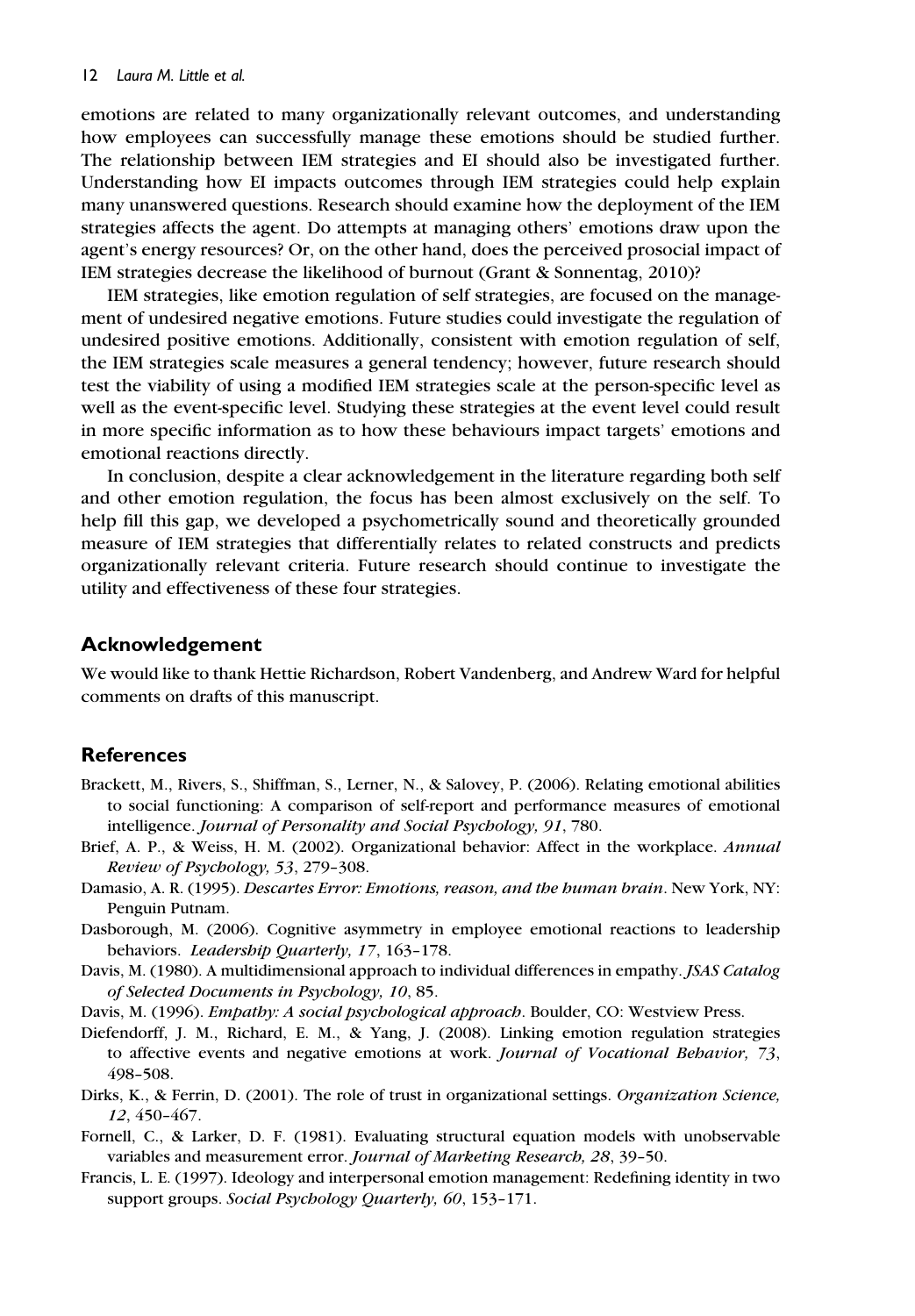Frost, P. J. (2003). *Toxic emotions at work*. Boston: Harvard Business School Press.

- Frost, P., & Robinson, S. (1999). The toxic handler: Organizational hero and casualty. *Harvard Business Review, 77*, 96–106.
- Garside, R., & Klimes-Dougan, B. (2002). Socialization of discrete negative emotions: Gender differences and links with psychological distress. *Sex Roles, 47*, 115–128.
- Grant, A. M., & Sonnentag, S. (2010). Doing good buffers against feeling bad: Prosocial impact compensates for negative task and self-evaluations. *Organizational Behavior and Human Decision Processes, 111*, 13–22.
- Gross, J. J. (1998). The emerging field of emotion management: An integrative review. *Review of General Psychology, 2*, 271–299.
- Gross, J. J., & John, O. P. (2003). Individual differences in two emotion management processes: Implications for affect, relationships, and well-being. *Journal of Personality & Social Psychology, 85*, 348–362.
- Gross, J. J., & Levenson, R. W. (1993). Emotional suppression: Physiology, self-report, and expressive behavior. *Journal of Personality & Social Psychology, 64*, 970–986.
- Hinkin, T. R., & Tracey, J. B. (1999). An analysis of variance approach to content validation. *Organizational Research Methods, 2*, 175.
- House, J. (1981). *Work stress and social support*. Reading, MA: Addison Wesley Publishing Company.
- Johnson, P. D., Shull, A., & Wallace, J. C. (2011). Regulatory focus as a mediator in goal orientation and performance relationships. *Journal of Organizational Behavior, 32*, 751–766.
- Little, L. M., Kluemper, D., Ward, A. J., & Nelson, D. (2010). Managing customer emotions. Presented at the 2010 Academy of Management Meetings, Montreal, Canada.
- Lively, K. (2000). Reciprocal emotion management: Working together to maintain stratification in private law firms. *Work and Occupations, 27*, 32.
- MacCann, C., & Roberts, R. (2008). New paradigms for assessing emotional intelligence: Theory and data. *Emotion, 8*, 540–551.
- Marsh, H. W., Hua, K., & Wen, Z. (2004). In search of golden rules: Comment on hypothesistesting approaches to setting cutoff values for fit indexes and dangers in overgeneralizing Hu and Bentler's (1999) findings. *Structural Equation Modeling, 11*, 320–341.
- Mayer, J. D., Salovey, P., & Caruso, D. R. (2004). Emotional intelligence: Theory, findings, and implications. *Psychological Inquiry, 15*, 197–215.
- Mayer, J. D., Salovey, P., Caruso, D. R., & Sitarenios, G. (2001). Emotional intelligence as a standard intelligence. *Emotion, 1*, 232–242.
- Mayer, R., Davis, J., & Schoorman, F. (1995). An integration model of organizational trust. *Academy of Management Review, 20*, 709–735.
- Mayer, R., & Gavin, M. (2005). Trust in management and performance: Who minds the shop while employees watch the boss? *Academy of Management Journal, 48*, 874–888.
- Mead, G. (1934). *Mind, self & society from the standpoint of a social behaviorist*. Chicago: University of Chicago Press.
- Niven, K., Totterdell, P., & Holman, D. (2009). A classification of controlled interpersonal affect management strategies. *Emotion, 9*, 498–509.
- Niven, K., Totterdell, P., Stride, C., & Holman, D. (2011). Emotion Regulation of Others and Self (EROS): The development and validation of a new individual difference measure. *Current Psychology, 30*, 53–73.
- Parkinson, B., & Totterdell, P. (1999). Classifying affect-regulation strategies. *Cognition & Emotion, 13*(3), 277–303.
- Pierce, J. (1995). *Gender trials: Emotional lives in contemporary law firms*. Berkeley and Los Angeles: University of California Press.
- Rafaeli, A., & Sutton, R. I. (1990). Busy stores and demanding customers: How do they affect the display of positive emotion? *Academy of Management Journal, 13*(3), 623–637.
- Runkel, P. J., & McGrath, J. E. (1972). *Research on human behavior*. New York: Holt, Rinehart and Winston.